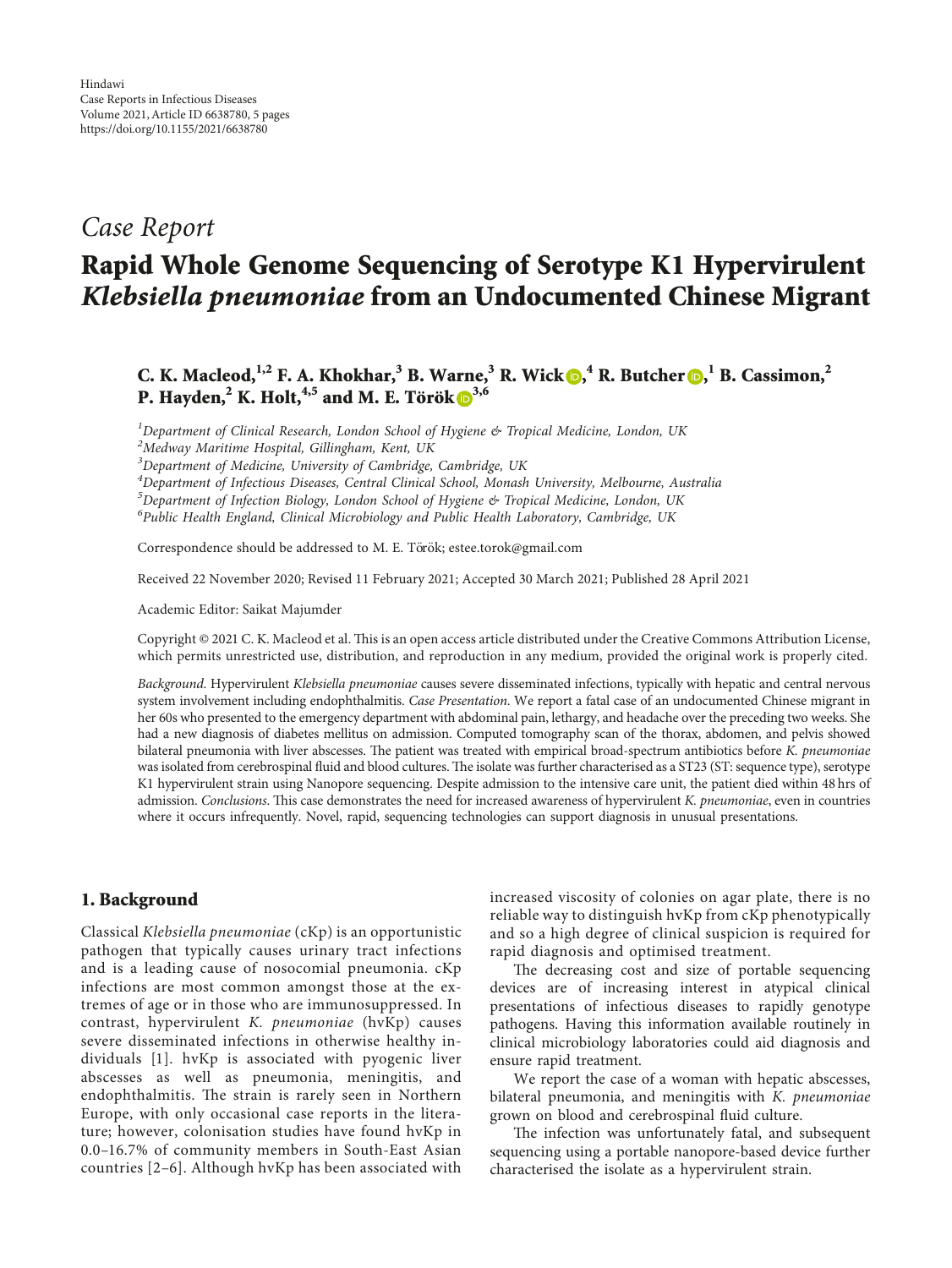<span id="page-1-0"></span>

FIGURE 1: (a) Computed tomography scan of the abdomen showing multiple liver abscesses. (b) Universal container with turbid cerebrospinal fluid. (c) Blood agar plate with *Klebsiella pneumoniae* culture. (d) Genome distance tree comparing the clinical hypervirulent *K. pneumoniae* isolate with 10 reference *K. pneumoniae* isolates produced using Mash.

#### **2. Case Presentation**

A female patient in her 60s presented to a hospital emergency department with a 24-hour history of vomiting. She had a two-week history of right upper quadrant abdominal pain and severe frontal headache. She did not report diarrhoea or weight loss and had no history of neck stiffness, photophobia, rash, or limb weakness. She had been generally well since arriving in the United Kingdom (UK) from China 18 months ago. She had no relevant medical history of chronic disease and she was not formally employed. No other family members had been unwell recently, and she reported no foreign travel since arriving in the UK.

Blood tests on admission showed a mild leucocytosis, with a white blood cell (WBC) count of  $10.6 \times 10^9$ /L (neutrophils  $9.5 \times 10^9$ /L, lymphocytes  $0.7 \times 10^9$ /L, and eosinophils  $0.1 \times 10^9$ / L), and severe thrombocytopaenia (platelets  $17 \times 10^9$ /L). Liver function tests were deranged with increased bilirubin 21 *μ*mol/ L, alanine aminotransferase 169 IU/L, and alkaline phosphatase 337 IU/L. Coagulation was abnormal with a prothrombin time of 10.4 seconds and a fibrinogen level >9.3 g/L. Other biochemical tests were unremarkable, with normal sodium (140 mmol/L), potassium (3.1 mmol/L), and creatinine  $(63 \mu$ mol/L) and a mildly raised urea  $(9.3 \text{ mmol/L})$ . The C-reactive protein concentration was very high at 250.6 mg/L. A urine dipstick was negative for leucocytes, nitrites, and blood, but showed high (2+) glucose and very high (3+) ketones.

The patient was treated as presumed biliary sepsis with intravenous amoxicillin and clavulanic acid (co-amoxiclav; 1.2 g intravenous three times daily). She was admitted to the acute medical unit and blood was sent for microbial culture. An ultrasound of the abdomen showed multiple solid, mixed echogenicity lesions in both lobes of the liver, the largest of which measured  $41 \times 34$  mm, a normal gallbladder, and nondilated common bile duct. A computed tomography (CT) scan of the brain was reported as normal.

Twelve hours after admission, the patient became less responsive with a Glasgow Coma Scale 7/15 (E2 V2 M3). Venous blood gas showed metabolic acidosis (pH 7.12; HCO<sub>3</sub> 8 mmol/L), hyperglycaemia (glucose 29.1 mmol/L), and marked ketosis (ketones 7.0 mmol/L). She was intubated for airway protection and started on an intravenous insulin and fluid resuscitation regime for diabetic ketoacidosis. She was given empirical treatment for presumed central nervous system infection with cefotaxime 2 g IV four times daily and aciclovir 10 mg/kg IV three times daily. A repeat CT scan of the brain was reported as normal, and she was admitted to the intensive care unit (ICU). A CT scan of the chest, abdomen, and pelvis showed bilateral pneumonia, appearances suggestive of an abscess within the left lobe of the liver, and moderate intraabdominal free fluid (Figure 1(a)). A blood film showed marked thrombocytopaenia with no fragments or clots. One pool of platelets was transfused in order to enable a lumbar puncture to be performed to collect cerebrospinal fluid (CSF).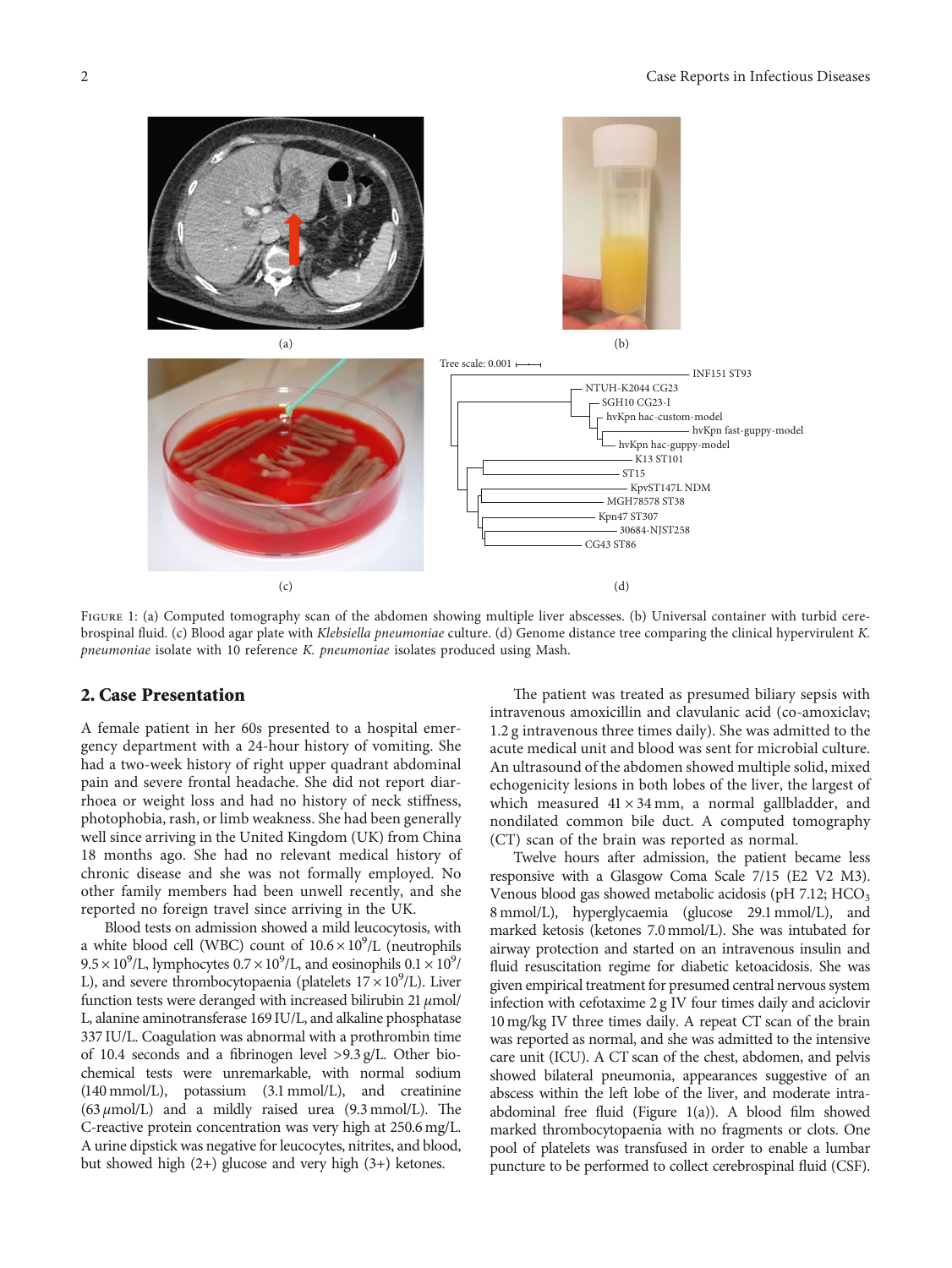The CSF was turbid and yellow (Figure  $1(b)$ ), with a very high opening pressure of >57 centimetres of CSF (above the maximum recordable level of the manometer). Both the CSF protein and WBC count were markedly elevated at 11.8 g/L and  $50,000/m<sup>3</sup>$  (85% polymorphs and 15% lymphocytes), respectively. The CSF glucose was low at 1.0 mmol/L, and the red blood cell count was 640 cells/mm<sup>3</sup>. The sample was positive for xanthochromia, but no organisms were seen on Gram stain or acid-fast stain. Blood and CSF cultures subsequently grew *K. pneumoniae*, which was reported as sensitive to cefotaxime and gentamicin. The CSF was PCR negative for *M. tuberculosis*, herpes simplex DNA, Zika virus RNA, and enterovirus RNA. A blood HIV test was negative. The HbA1c level was 100 mmol/mol, suggestive of persistently high blood glucose levels in the preceding months, consistent with a new diagnosis of diabetes mellitus. Following admission to the ICU, the patient was found to have fixed and dilated pupils and, following brainstem testing, a decision was made to withdraw care. The patient died 18 hours later.

The blood culture isolate was cultured onto Columbia Blood Agar (Oxoid, UK) and incubated overnight at 37°C. A single colony was picked and subcultured overnight. The antimicrobial susceptibility of the isolate was determined using the N350 card on the VITEK2<sup>®</sup> instrument (bio-Meriéux, France). DNA was extracted and sequenced on a MinION (Oxford Nanopore Technologies); details are shown in Supplemental Material.

Basecalling was performed using Guppy v3.4.4 with three approaches: a fast option with default settings, a high-accuracy option with a methylation-aware model, and a highaccuracy option with a custom model trained on *Klebsiella* genomes. All read sets were trimmed, filtered, and assembled using Flye v2.7 [\[7\]](#page-3-0), and draft assemblies were further polished with Racon v1.3.1 [\[8\]](#page-3-0) and Medaka v 0.7.1 to generate final consensus assemblies (available in FigShare, doi: 10.6084/ m9.figshare.11770908; see details in Supplemental Material).

Species confirmation and *Klebsiella*-specific genotyping including multilocus sequence typing (MLST), AMR, and virulence determinants were performed using Pathogenwatch ([https://pathogen.watch](https://pathogen.watch/)), Kaptive ([https://github.](https://github.com/katholt/Kaptive) [com/katholt/Kaptive](https://github.com/katholt/Kaptive)), and Kleborate ([https://github.com/](https://github.com/katholt/Kleborate) [katholt/Kleborate](https://github.com/katholt/Kleborate)) [\[9\]](#page-3-0). Reference genomes of common hypervirulent or antimicrobial-resistant K. *pneumoniae* (Supplementary Table [S1](#page-3-0)) were downloaded from NCBI and compared to the consensus assemblies by estimating pairwise genome distances using Mash [\[10](#page-3-0)] and then constructing a neighbour-joining tree in R.

The blood culture isolate was hypermucoid (Figure  $1(c)$ ) and identified by matrix-assisted laser desorption/ionization time-of-flight mass spectrometry (MALDI-TOF MS) as *K. pneumoniae*. It was resistant to ampicillin but was susceptible to all other antimicrobials tested. Sequencing via MinION yielded (after basecalling and demultiplexing) ∼2 million high-quality reads totalling ∼6 Gbp, giving ∼1150 fold coverage of the genome. Average read length was 3.2 Kbp, maximum read length 70.6 Kbp, and N50 6.0 Kbp. All three assemblies resolved two circular molecules: a 5.4 Mbp chromosome and a 228 Kbp plasmid.

The genome sequence confirmed the species identification as *K. pneumoniae*. Distance-based phylogenetic analysis showed the novel isolate clustered with the ST23 (sequence type) K1 hypervirulent clinical isolates SGH10 [\[11](#page-3-0)] and NTUH-K2044 [[12](#page-4-0)] and was closest to SGH10 which is representative of the dominant globally distributed liver abscessassociated subclade CG23-I (Figure [1\(d\)](#page-1-0)). Genotyping analysis of nanopore-only data is complicated by basecalling error rates >0.1% [[13\]](#page-4-0). Nevertheless, the genome sequence assembled from reads basecalled with a *K. pneumoniae*-trained custom model was identified as a single-locus variant of ST23, with virulence-associated features typical of CG23-I [[14](#page-4-0)]: capsular serotype K1, the genotoxin colibactin (clb/pks), acquired siderophore systems yersiniabactin (ybt), aerobactin (iuc1), and salmochelin (iro1), plus rmpA and rmpA2 (associated with hypermucoidy). The assembly derived from default basecalling identified the presence of the loci but yielded less precise genotypes (see Supplementary Table [S2](#page-3-0)). The iuc1, iro1, rmpA, and rmpA2 were located in the 228 plasmid, which showed full-length homology with pSGH10, a type I *K. pneumoniae* virulence plasmid (KpVP-1) typical of ST23 [[9](#page-3-0)].

#### **3. Discussion and Conclusions**

We present the case of a patient with disseminated hvKp infection. hvKp causes disseminated disease and needs to be rapidly identified in clinical cases to prevent the devastating consequences of overwhelming infection. Rapid sequencing available via nanopore technology such as the MinION device enables prompt identification of pathogenic strains and allows clinicians to appropriately investigate and treat patients. The patient in this case had risk factors for hvKp, including Chinese origin, but had been residing in the UK for 18 months and had been apparently well prior to presentation. Infections caused by hvKp strains were initially reported from South-East Asia in the 1980s but have spread worldwide [[15\]](#page-4-0). Diabetes mellitus is another well-recognised risk factor for *K. pneumoniae* liver abscess [[16\]](#page-4-0); although the patient was not known to be diabetic prior to admission, she presented in diabetic ketoacidosis, with evidence of longterm poor glycaemic control.

We used a rapid sequencing platform to analyse the bacterial isolate and identified it as *K. pneumoniae* of capsular serotype K1 and sequence type ST23, which accounts for the majority of *K. pneumoniae* liver abscess cases and is widespread in South-East Asia. ST23 strains with the K1 capsule type are especially prevalent in China [\[17](#page-4-0)] and are those most commonly associated with progression to central nervous system infection  $[18]$  $[18]$  $[18]$ . The genome sequence was closely related to two previously reported ST23 liver abscess isolates, SGH10 (from a case in Singapore) [\[11\]](#page-3-0) and NTUH-K2044 (from a patient in Taiwan with liver abscesses and meningitis)  $[12]$ . The isolate carried all the acquired virulence factors typical of ST23, including the virulence plasmid and chromosomally encoded colibactin (a marker of the major pyogenic liver abscess-associated sublineage, CG23-I) [[11](#page-3-0)].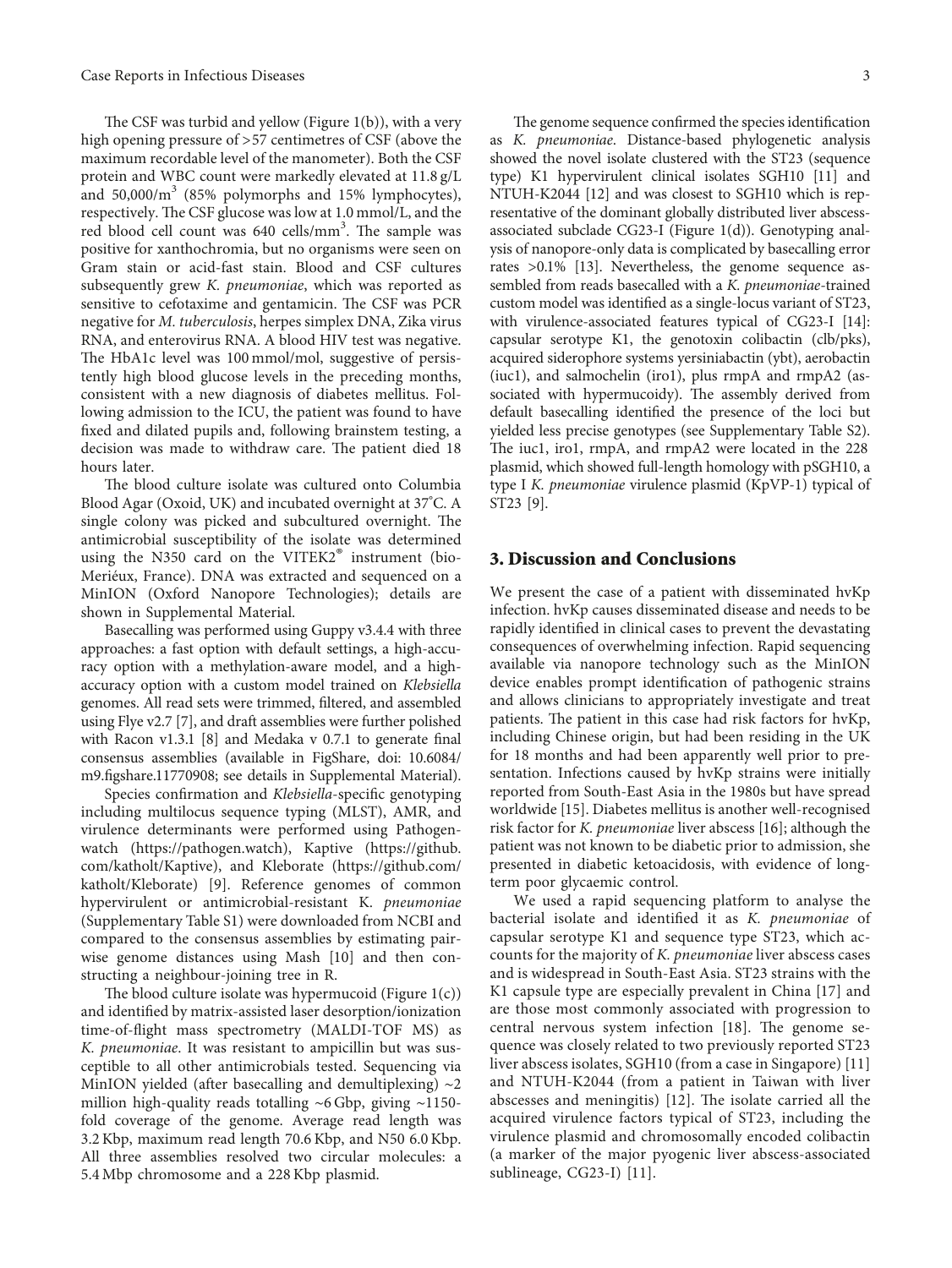<span id="page-3-0"></span>This work shows how the portable MinION device can be used to rapidly clarify the aetiology of unusual case presentations, in this case confirming that the infection was caused by a previously recognised hvKp strain with known virulence factors, and to rule out a novel emerging hypervirulent strain. However, there remain technical issues and limitations; the high-accuracy basecalling required for accurate genotyping takes substantial computing resources and clock time  $(\geq 24)$ hours), and best results were achieved with a model that had been previously custom-trained on *K. pneumoniae* [\[13\]](#page-4-0). Once a high-quality assembly was achieved, we were able to rapidly extract very informative genotyping using the web-based userfriendly data analysis tool, Pathogenwatch, and to compare the genome to that of previously sequenced isolates.

In summary, this case study demonstrates the benefits of a rapid sequencing method to identify and characterise an unusual, highly pathogenic hvKp strain. Sequencing is becoming easier to perform and less expensive, and bioinformatics analysis tools are simpler to use, heralding the possibility of using this technology in routine clinical microbiology laboratories to rapidly characterise clinically important isolates.

#### **Data Availability**

The sequencing data from this study are available from FigShare, doi: [10.6084/m9.figshare.11770908](http://dx.doi.org/https://figshare.com/articles/Assembly_files/11770908).

#### **Ethical Approval**

As a retrospective review of a single case, ethical approval was not sought.

#### **Consent**

As the case was fatal, the patient was not able to consent for publication. Family members were unable to be contacted via telephone or via reported address. As the patient was an undocumented migrant, it was considered likely that family members or next of kin would be unavailable to discuss proxy consent to participate. In this case, approval was obtained from the hospital's clinical director of critical care.

#### **Conflicts of Interest**

All authors have no conflicts of interest to declare.

#### **Authors' Contributions**

All authors read and approved the final manuscript. CKM and FAK contributed equally to this work. KEH and MET contributed equally to this work. CKM, BC, and PH were involved in patient management. RB provided laboratory support. FAK, BW, RW, KH, and MET contributed to sequencing and data analysis.

#### **Acknowledgments**

The authors are grateful to the clinical and laboratory staff at Medway Maritime Hospital for assisting with the clinical care and laboratory investigation of the patient. MET was

supported by the Academy of Medical Sciences, the Health Foundation, and the National Institute of Health Research Cambridge Biomedical Research Unit. KEH was supported by a Senior Medical Research Fellowship from the Sylvia and Charles Viertel Foundation of Australia. BW received funding from the National Institute for Health Research Cambridge Biomedical Research Centre at the Cambridge University Hospitals NHS Foundation Trust. The views expressed are those of the authors and not necessarily those of the NHS, the NIHR, or the Department of Health and Social Care.

#### **Supplementary Materials**

The Supplementary Materials file includes the following information: Sequencing methods and bioinformatic analysis. Table S1: *Klebsiella pneumoniae* isolates included in the phylogenetic tree. Table S2: Kleborate genotyping output for nanopore sequenced *K. pneumoniae* isolate. Supplementary references. (*[Supplementary Materials](https://downloads.hindawi.com/journals/criid/2021/6638780.f1.docx)*)

#### **References**

- [1] T. A. Russo and C. M. Marr, "Hypervirulent *Klebsiella pneumoniae*," *Clinical Microbiology Reviews*, vol. 32, no. 3, 2019.
- [2] Y.-T. Lin, L. K. Siu, J.-C. Lin et al., "Seroepidemiology of *Klebsiella pneumoniae* colonizing the intestinal tract of healthy Chinese and overseas Chinese adults in Asian countries," *BMC Microbiology*, vol. 12, no. 1, p. 13, 2012.
- [3] S. Rodriguez-Villar, A. Fife, C. Baldwin et al., "Antibioticresistant hypervirulent *Klebsiella pneumoniae* causing community-acquired liver abscess: an emerging disease," *Oxford Medical Case Reports*, vol. 2019, no. 5, pp. 206–211, 2019.
- [4] K. J. Roulston, T. Bharucha, J. F. Turton et al., "A case of NDM-carbapenemase-producing hypervirulent *Klebsiella pneumoniae* sequence type 23 from the UK," *JMM Case Reports*, vol. 5, no. 9, pp. 1–3, 2018.
- [5] J. Van Keer, K. Van Keer, J. Van Calster, and I. Derdelinckx, "More than meets the eye: *Klebsiella pneumoniae* invasive liver abscess syndrome presenting with endophthalmitis," The *Journal of Emergency Medicine*, vol. 52, no. 6, pp. e221–e223, 2017.
- [6] L. Surgers, A. Boyd, P.-M. Girard, G. Arlet, and D. Decré, "ESBL-producing strain of HypervirulentKlebsiella pneumoniaeK2, France," *Emerging Infectious Diseases*, vol. 22, no. 9, pp. 1687-1688, 2016.
- [7] M. Kolmogorov, J. Yuan, Y. Lin, and P. A. Pevzner, "Assembly of long, error-prone reads using repeat graphs," *Nature Biotechnology*, vol. 37, no. 5, pp. 540–546, 2019.
- [8] R. Vaser, I. Sović, N. Nagarajan, and M. Šikić, "Fast and accurate de novo genome assembly from long uncorrected reads," *Genome Research*, vol. 27, no. 5, pp. 737–746, 2017.
- [9] M. M. C. Lam, K. L. Wyres, L. M. Judd et al., "Tracking key virulence loci encoding aerobactin and salmochelin siderophore synthesis in *Klebsiella pneumoniae*," *Genome Medicine*, vol. 10, no. 1, 2018.
- [10] B. D. Ondov, T. J. Treangen, P. Melsted et al., "Mash: fast genome and metagenome distance estimation using Min-Hash," *Genome Biology*, vol. 17, no. 1, 2016.
- [11] M. M. C. Lam, K. L. Wyres, S. Duchêne et al., "Population genomics of hypervirulent *Klebsiella pneumoniae* clonal-